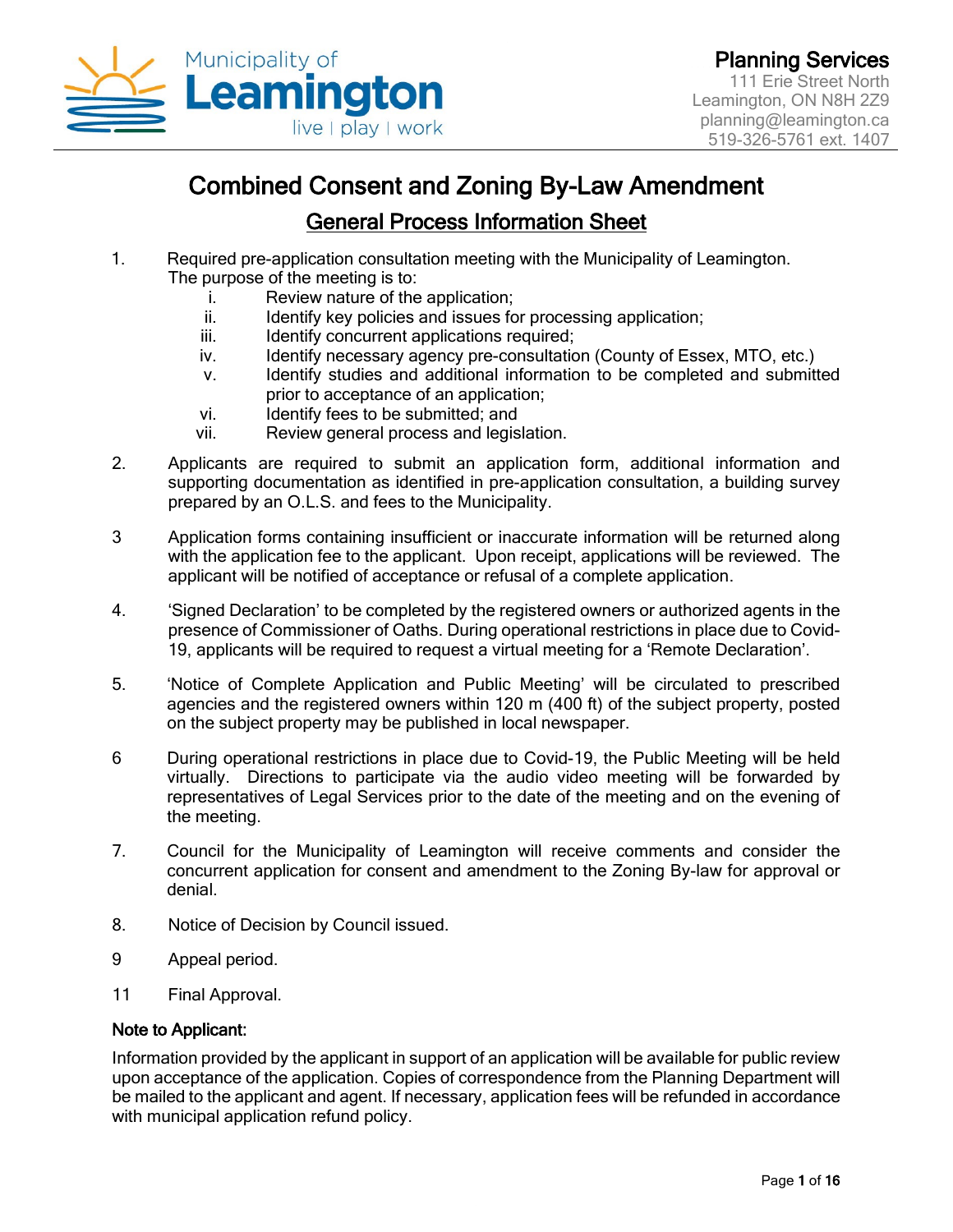

A complete application includes the information listed below and as requested during the preconsultation meeting. If the prescribed and requested information needed to review the application is not submitted, it will delay the acceptance of the application and the application will be returned to the applicant for completion of the required information.

Application: One original application including, commissioned signatures of All Registered Owners.

Fees: Fees are subject to change as established within the Municipal Fees By-law in effect at time of submission. Cheques should be made payable to the "Municipality of Leamington". Fees to included review fees required by the Essex Region Conservation Authority. Personal or Certified Cheques should be submitted to the Municipality via the drop box off the Queens Avenue parking lot. Please submit the payment in an envelope clearly marked as: Attention: FAB, RE: Combined Consent and Zoning and indicate the address of the subject property.

Drawing: All applications must include an accurate to scale drawing, prepared by a qualified Ontario Land Surveyor, showing the items listed below:

- a. the boundaries and dimensions and area of the subject land as a whole and the relevant parts for the proposed parcels;
- b. the location, size and type of all existing and proposed buildings and structures on the subject land, indicating their distance from the front lot line, rear lot line and side lot lines;
- c. the approximate location of all natural and artificial features (for example, buildings, railways, roads, watercourses, drainage ditches, banks of rivers or streams, wetlands, wooded areas, wells and septic tanks) that,
- d. are located on the subject land and on land that is adjacent to it, and
- e. in the applicant's opinion may affect the application;
- f. the current uses of land that is adjacent to the subject land;
- g. the location, width and name of any roads within or abutting the subject land, indicating whether it is an unopened road allowance, a public traveled road, a private road or a right of way;
- h. if access to the subject land will be by water only, the location of the parking and docking facilities to be used; &
- i. the location and nature of any easement affecting the subject land.

Copies: 1 copy paper copy of the building survey (no larger than 11" x 17") 1 electronic copy of the building survey in pdf format to be forwarded via email

Supporting Information: Additional information may be required by the municipality, County, local and provincial agencies in order to evaluate the proposed amendment. This information is often a requirement of the local Official Plan, the County Official Plan, Provincial policies and/or applicable regulations. The required information may include studies or reports to deal with such matters as environmental impacts, traffic, water supply, sewage disposal and storm water management.

Copies: 1 paper copy & electronic copy of any supporting documentation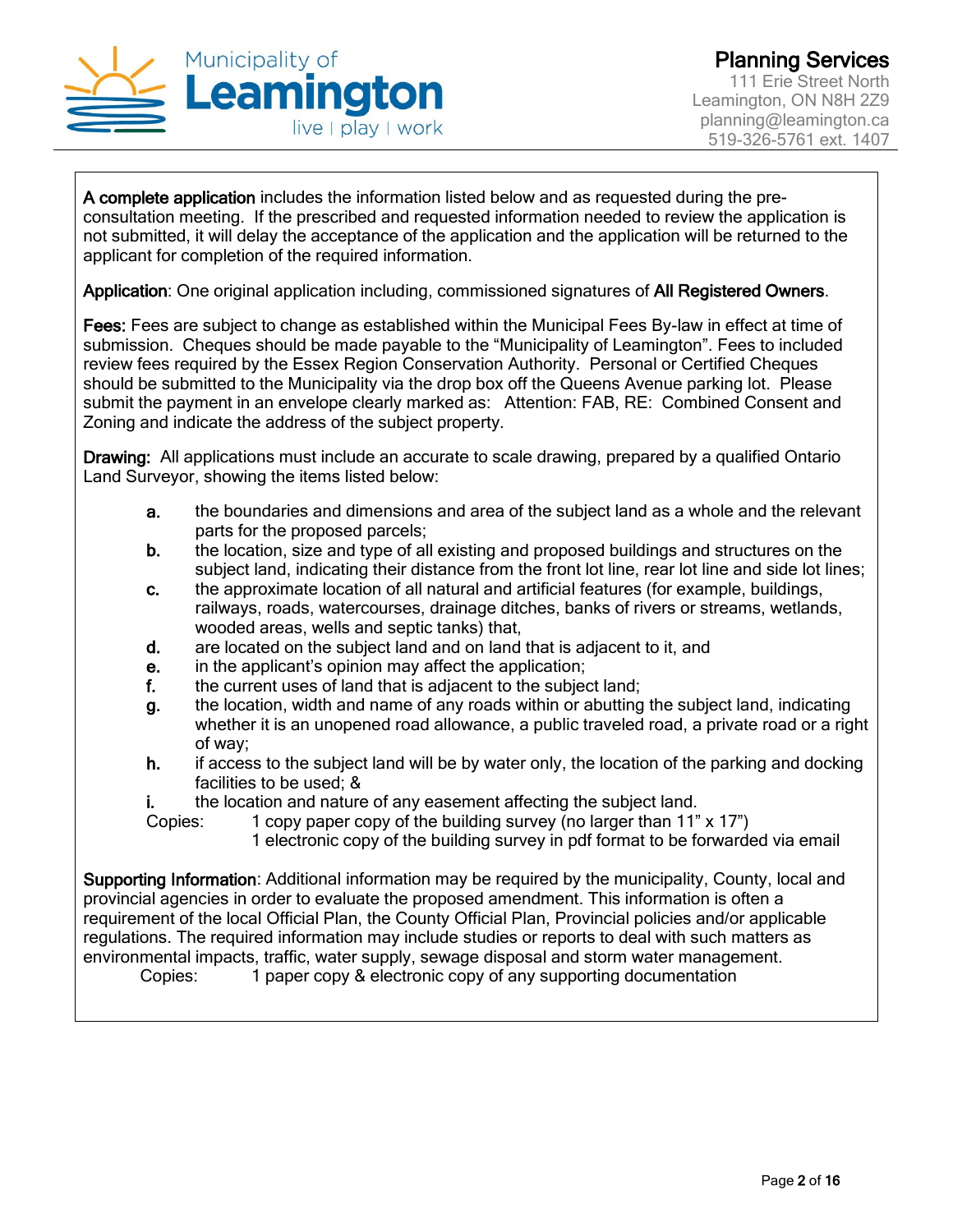

| Application                                                                                                                                                                                                                                                                                                                                                                                                                                                                                                                                                                                                                                                                        |                                      | Fee                                       |
|------------------------------------------------------------------------------------------------------------------------------------------------------------------------------------------------------------------------------------------------------------------------------------------------------------------------------------------------------------------------------------------------------------------------------------------------------------------------------------------------------------------------------------------------------------------------------------------------------------------------------------------------------------------------------------|--------------------------------------|-------------------------------------------|
|                                                                                                                                                                                                                                                                                                                                                                                                                                                                                                                                                                                                                                                                                    | <b>Combined Zoning &amp; Consent</b> | $$4,787.50$ (\$4,387.50 + \$400 ERCA fee) |
| <b>Attn: Planning Services</b><br>planning@leamington.ca<br>111 Erie Street North<br>Leamington, Ontario N8H 2Z9<br>Phone: (519) 326-5761 ext. 1407<br>Fax: (519) 326-2481<br>Personal information on this form is collected under the authority of The Planning Act, R.S.O.<br>1990, Chapter P. 13, Sections 34, 50 and 53 and will be used for contacting the applicant(s) and<br>for processing of the Application. Please note that personal information contained in this<br>application may be included in Council minutes and become part of the public record and posted<br>on our municipal website. Questions about this collection should be directed to the Manager of |                                      |                                           |

| <b>Office Use Only</b>            |                                     |  |
|-----------------------------------|-------------------------------------|--|
| File Number:                      | <b>Combined Application Number:</b> |  |
| Type of Application:              | Date Pre-consultation Initiated:    |  |
| Date Application Received:        | <b>Amount Paid:</b>                 |  |
| Date Application Deemed Complete: |                                     |  |

### Combined Consent and Zoning By-Law Amendment Application

| 1.0    | <b>Applicant Information</b>                                                                                           |                    |                        |
|--------|------------------------------------------------------------------------------------------------------------------------|--------------------|------------------------|
| 1.1    | Name of Owner(s)<br>An owner's authorization is required if the applicant is not the owner; see Section 13.0 (pg. 15). |                    |                        |
|        | Name of Owner(s)                                                                                                       |                    |                        |
| E-mail |                                                                                                                        | Cell Telephone No. | Business Telephone No. |
|        | <b>Mailing Address</b>                                                                                                 |                    | <b>Postal Code</b>     |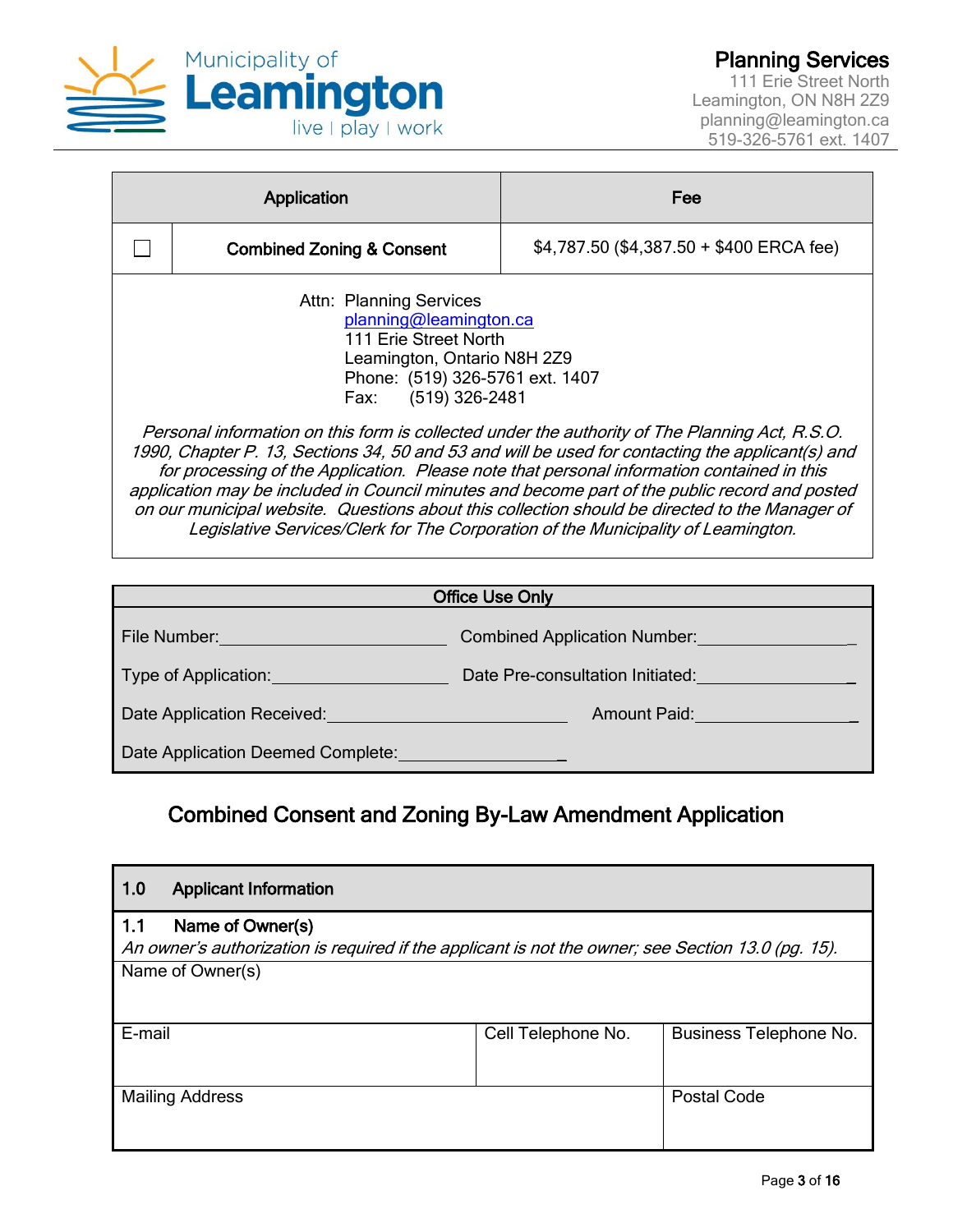

### 1.2 Name of Agent/ Applicant

Name of the person who is to be contacted about the application (if different than the owner). Corporation Name

| Name of Contact Person/ Applicant                                         |                                |  |
|---------------------------------------------------------------------------|--------------------------------|--|
|                                                                           | <b>Title, Company Position</b> |  |
|                                                                           |                                |  |
| Cell Telephone No.                                                        | Business Telephone No.         |  |
|                                                                           |                                |  |
|                                                                           |                                |  |
| <b>Mailing Address</b>                                                    |                                |  |
|                                                                           |                                |  |
|                                                                           |                                |  |
| 1.3<br>Indicate the contact for this application (check only one please): |                                |  |
| Other:                                                                    |                                |  |
|                                                                           | <b>Authorized Agent</b>        |  |

### 2.0 Location of Subject Land

| 2.1<br><b>Municipal Address</b>                                                       |               |                     |                      |
|---------------------------------------------------------------------------------------|---------------|---------------------|----------------------|
| <b>Municipal Address</b>                                                              |               |                     |                      |
|                                                                                       |               |                     |                      |
| 2.2<br><b>Legal Description</b>                                                       |               |                     |                      |
| Concession No.                                                                        | Lot No.       | Registered Plan No. | Lot / Block No.      |
|                                                                                       |               |                     |                      |
| Reference Plan No.                                                                    | Part No.      | Parcel No(s).       | Former Township/Town |
|                                                                                       |               |                     |                      |
|                                                                                       |               |                     |                      |
| Assessment Roll No.                                                                   |               |                     |                      |
| 3706 -                                                                                |               |                     |                      |
| <b>Original Lot Dimensions</b><br>2.3                                                 |               |                     |                      |
| Lot Frontage (m)                                                                      | Lot Depth (m) |                     | Lot Area (ha)        |
|                                                                                       |               |                     |                      |
| 2.4<br>Are there any mortgages, charges or other encumbrances, including easements or |               |                     |                      |
| restrictive covenants affecting the subject land?                                     |               |                     |                      |
| $\Box$ Yes<br>No                                                                      |               |                     |                      |
| If yes, describe the easement or covenant and its effect.                             |               |                     |                      |
|                                                                                       |               |                     |                      |
|                                                                                       |               |                     |                      |
| 2.5<br>Date subject land was acquired by Owner:                                       |               |                     |                      |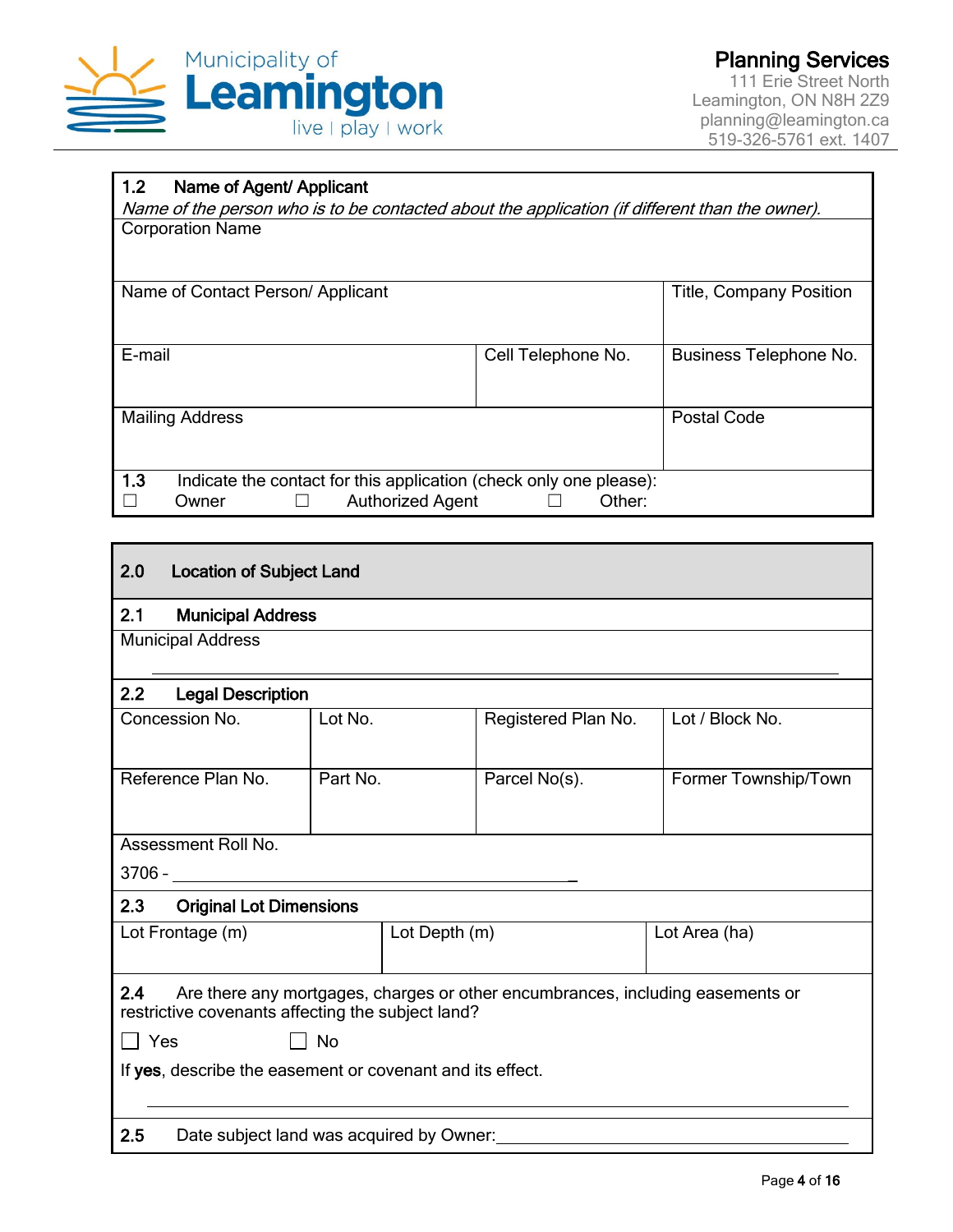

| 3.0<br><b>Purpose Of Application For Consent To Sever</b>                                                                                                                                                                                 |  |  |
|-------------------------------------------------------------------------------------------------------------------------------------------------------------------------------------------------------------------------------------------|--|--|
| 3.1<br>Conveyance<br>$\Box$ creation of new lot<br>$\Box$ farm split<br>$\Box$ technical severance<br>$\Box$ surplus dwelling<br>$\Box$ addition to lot                                                                                   |  |  |
| If an addition to a lot is proposed, name of person(s) and address (purchaser, lease, mortgagee,<br>etc.) to whom land of interest in land is intended to be conveyed, leased or mortgaged:                                               |  |  |
|                                                                                                                                                                                                                                           |  |  |
| Municipal Address of property to receive lands: ________________________________                                                                                                                                                          |  |  |
| Legal Description of property to receive lands: ________________________________                                                                                                                                                          |  |  |
| <b>Other</b>                                                                                                                                                                                                                              |  |  |
| $\Box$ mortgage or change<br>partial discharge of mortgage                                                                                                                                                                                |  |  |
| easement/right-of-way<br>agreement of sale and purchase                                                                                                                                                                                   |  |  |
| $\Box$ correction of title                                                                                                                                                                                                                |  |  |
| 3.2<br>Number of new lots (not including retained lots) proposed ______________________                                                                                                                                                   |  |  |
| 3.3<br>Has the parcel ever been the subject of an application for approval of a plan of subdivision<br>under Section 51 of the Planning Act, as amended, or its predecessors:                                                             |  |  |
| Yes<br>$\Box$ No                                                                                                                                                                                                                          |  |  |
| Has the parcel ever been the subject of an application for consent under Section 53 of The Planning<br>Act, as amended, or its predecessors:                                                                                              |  |  |
| □ Yes File Number: B/<br>Date Parcel Created:<br>No                                                                                                                                                                                       |  |  |
| 3.4<br>Is the owner, solicitor or agent applying for additional consents on this holding<br>simultaneously with this application, or considering applying for additional consents in the future?                                          |  |  |
| $\Box$ Yes<br>$\Box$ No                                                                                                                                                                                                                   |  |  |
| Is the owner, solicitor or agent applying for any minor variance or permission to extend or enlarge<br>under Section 45 of The Planning Act, R.S.O. 1990, as amended, in relation to any land that is the<br>subject of this Application? |  |  |
| Yes<br>No                                                                                                                                                                                                                                 |  |  |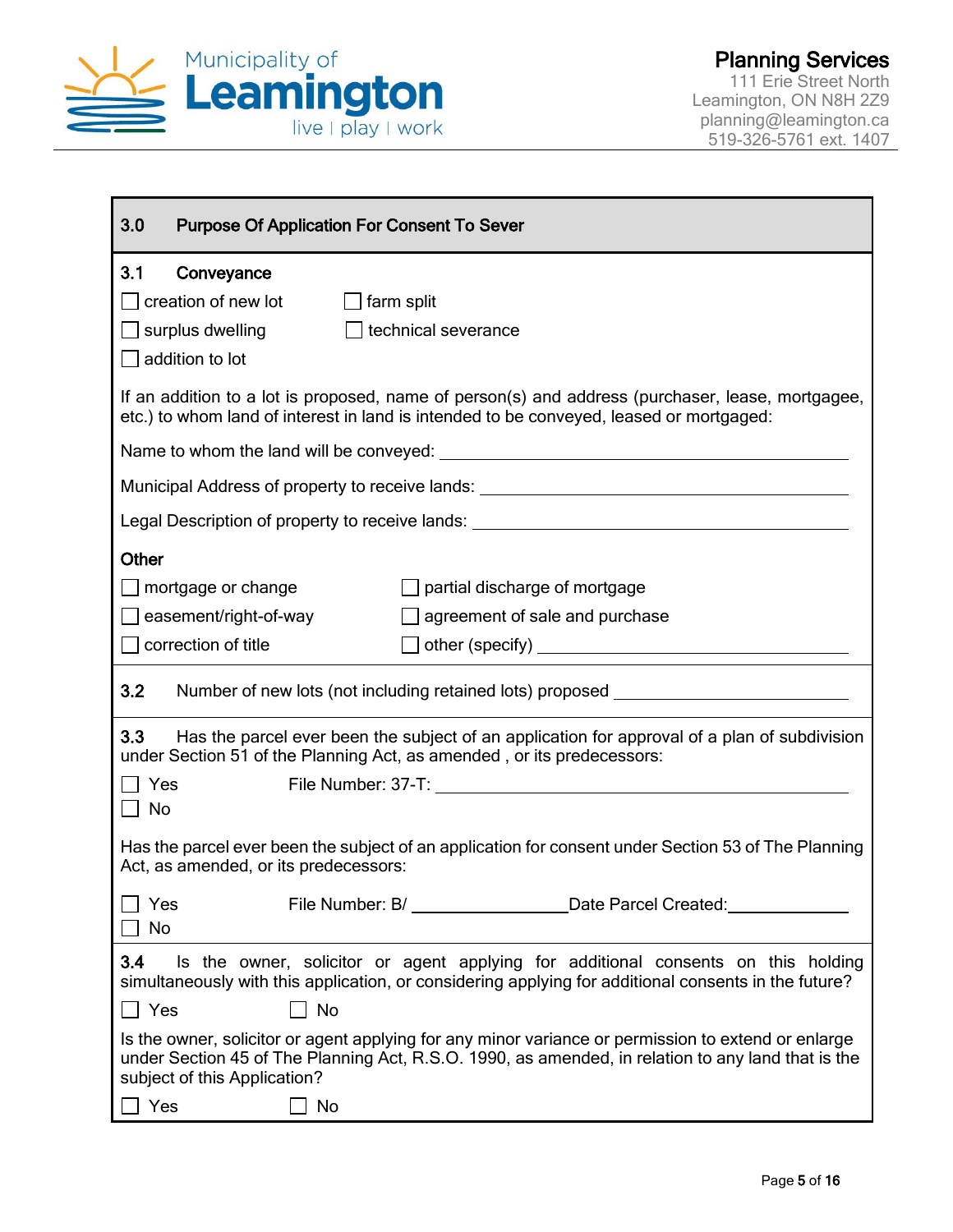

| 4.0<br><b>Land Intended to be Severed</b>                           |                                                                                                                   |
|---------------------------------------------------------------------|-------------------------------------------------------------------------------------------------------------------|
| 4.1<br>Description and use of land intended to be severed:          |                                                                                                                   |
|                                                                     |                                                                                                                   |
| Existing Use: ______________                                        |                                                                                                                   |
| Length of Time in Existence: ______________                         |                                                                                                                   |
|                                                                     |                                                                                                                   |
|                                                                     | Number and use of buildings and structures (both existing and proposed) on the land to be severed:                |
| No. of Existing: ___________________________                        |                                                                                                                   |
|                                                                     |                                                                                                                   |
| Details provided on attached Sketch                                 |                                                                                                                   |
| Is there an existing driveway/access bridge on this parcel?         |                                                                                                                   |
| $\Box$ Yes (locate on sketch)                                       | No                                                                                                                |
|                                                                     |                                                                                                                   |
| Access to the land intended to be severed:                          |                                                                                                                   |
|                                                                     |                                                                                                                   |
|                                                                     |                                                                                                                   |
|                                                                     |                                                                                                                   |
|                                                                     | County Road: Law County Road: Law County Road: Law County Road: Law County Road: Law County Road: Law County Road |
|                                                                     |                                                                                                                   |
|                                                                     |                                                                                                                   |
| <b>Water Access:</b>                                                |                                                                                                                   |
| Is there a water service connection on this parcel?                 |                                                                                                                   |
| Yes (locate on sketch)                                              | Municipally owned & operated system                                                                               |
| Private well                                                        | No                                                                                                                |
| Is there a sanitary sewer connection/ septic system on this parcel? |                                                                                                                   |
| Yes (locate on sketch)                                              | Municipally owned & operated system                                                                               |
| Private septic system                                               | No                                                                                                                |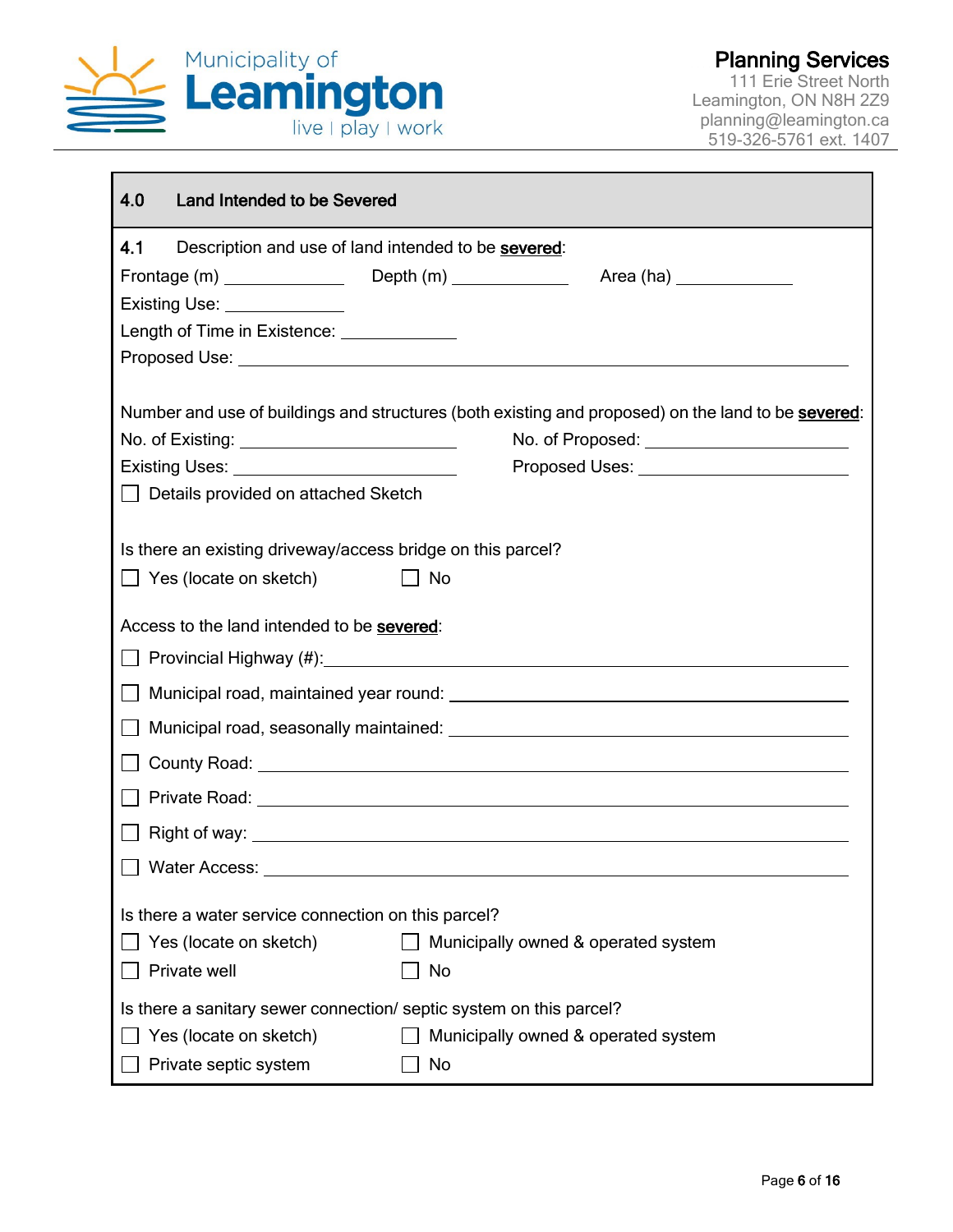

| To Be Completed for Lands Found Within the Agricultural Area, as Shown On Schedule A<br>5.0                                                                                                                                                                                                                                                      |
|--------------------------------------------------------------------------------------------------------------------------------------------------------------------------------------------------------------------------------------------------------------------------------------------------------------------------------------------------|
| of the Official Plan<br>Please Complete Only the Applicable Subsection Which Pertains to Your Application:                                                                                                                                                                                                                                       |
| 5.1<br><b>Farm Lot Divisions</b>                                                                                                                                                                                                                                                                                                                 |
| Is the consent intended to divide a farm lot into two farm lots each having a minimum lot area of 10<br>hectares.                                                                                                                                                                                                                                |
| No<br>Yes                                                                                                                                                                                                                                                                                                                                        |
| Is the consent intended to divide an existing greenhouse operation with a minimum of 0.5 hectares<br>of greenhouse structure where a minimum lot area of 2 hectares shall be retained?                                                                                                                                                           |
| Yes<br>No<br>$\vert \ \ \vert$                                                                                                                                                                                                                                                                                                                   |
| 5.2<br><b>Surplus Dwellings</b>                                                                                                                                                                                                                                                                                                                  |
| Is the consent intended to sever a "surplus dwelling" that is considered surplus in accordance with<br>the Official Plan policies for the municipality as a result of the ownership or acquisition of additional<br>farm property, which has a minimum lot area of 10 hectares or 2 hectares if an existing 0.5 hectare<br>greenhouse operation? |
| Yes<br>No                                                                                                                                                                                                                                                                                                                                        |
| If yes, please indicate:                                                                                                                                                                                                                                                                                                                         |
| Date of Purchase of Surplus Dwelling Property: _________________________________                                                                                                                                                                                                                                                                 |
|                                                                                                                                                                                                                                                                                                                                                  |
|                                                                                                                                                                                                                                                                                                                                                  |
|                                                                                                                                                                                                                                                                                                                                                  |
|                                                                                                                                                                                                                                                                                                                                                  |
|                                                                                                                                                                                                                                                                                                                                                  |
|                                                                                                                                                                                                                                                                                                                                                  |
| Is the consent for a "surplus dwelling" located on a farm lot less than 10 hectares or 2 hectares, but<br>abuts farm land owned by the applicant/owner and it is intended that the two farm parcels be joined<br>pursuant to subsection 3 of Section 50 of The Planning Act 1990?                                                                |
| Yes<br>No                                                                                                                                                                                                                                                                                                                                        |
| Is the applicant/owner willing to enter into an Agreement with the municipality to be registered on<br>title that "no more consents" and "no more residential dwellings" are to be allowed on the lands being<br>retained?                                                                                                                       |
| Yes<br>No                                                                                                                                                                                                                                                                                                                                        |
| 5.3<br><b>Minor Lot Adjustment Or Boundary Change</b>                                                                                                                                                                                                                                                                                            |
| Is the consent being requested to permit a minor lot adjustment or minor boundary change<br>conditional to Subsection 50 (3) or (5) of The Planning Act, R.S.O. 1990?                                                                                                                                                                            |
| Yes<br>No                                                                                                                                                                                                                                                                                                                                        |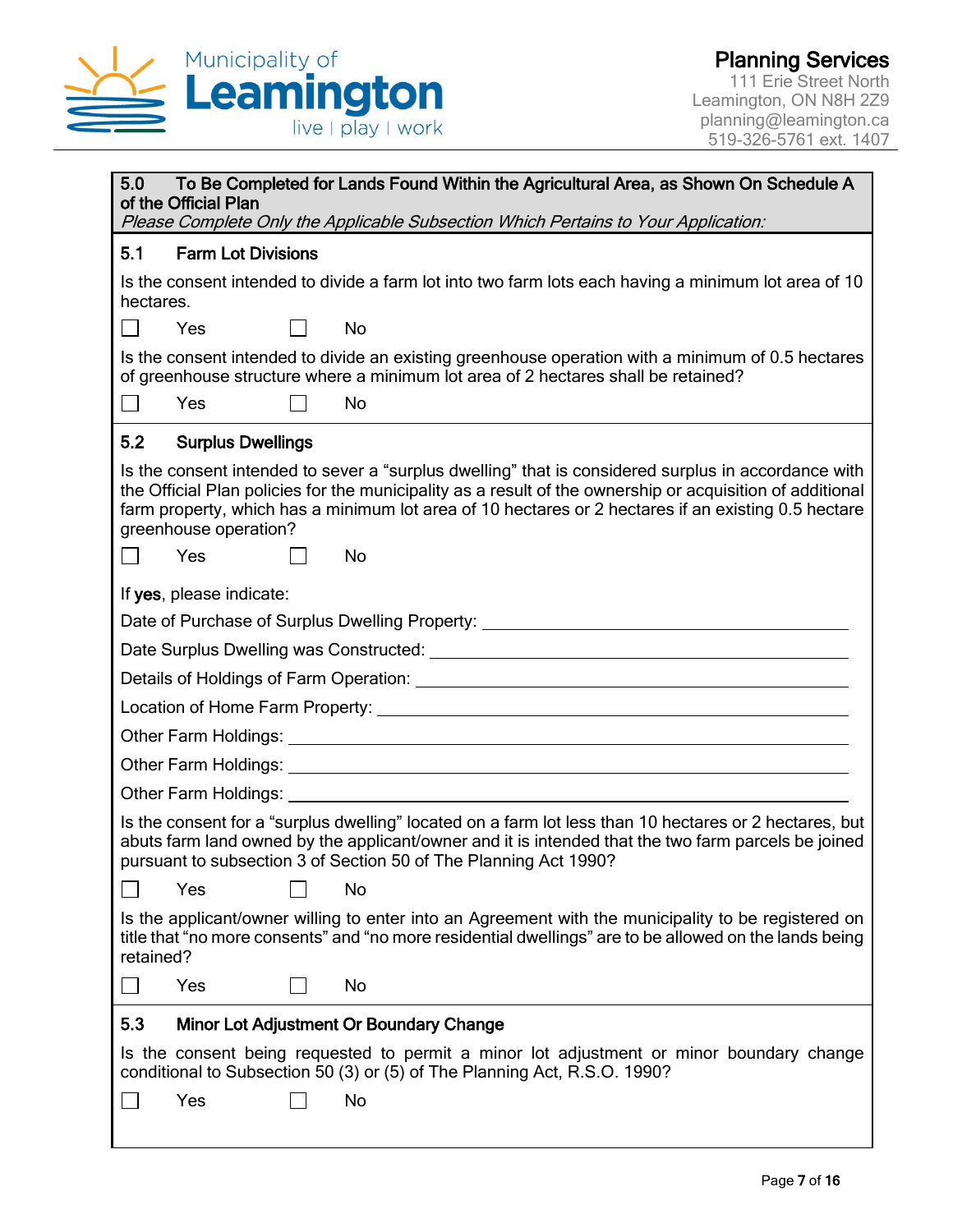

| Does the lot adjustment propose to convey land to the abutting farm and retain a new residential lot<br>not otherwise permitted?                                                                                                                                |
|-----------------------------------------------------------------------------------------------------------------------------------------------------------------------------------------------------------------------------------------------------------------|
| $\Box$<br>Yes<br>No                                                                                                                                                                                                                                             |
|                                                                                                                                                                                                                                                                 |
| 5.4<br><b>Minimum Distance Separation</b>                                                                                                                                                                                                                       |
| Is any new lot (farm & residential) or existing residential building located in compliance with the<br>Minimum Distance Separation Formula for livestock operations?                                                                                            |
| <b>No</b><br>Yes                                                                                                                                                                                                                                                |
| Is any new lot (farm & residential) or existing residential building located within 300 metres of an<br>existing mushroom farm operation?                                                                                                                       |
| Yes<br>No                                                                                                                                                                                                                                                       |
|                                                                                                                                                                                                                                                                 |
|                                                                                                                                                                                                                                                                 |
| 6.0<br><b>Land Intended to be Retained</b>                                                                                                                                                                                                                      |
| 6.1<br>Description and use of land intended to be retained:                                                                                                                                                                                                     |
|                                                                                                                                                                                                                                                                 |
|                                                                                                                                                                                                                                                                 |
| Proposed Use: Note: Note: Note: Note: Note: Note: Note: Note: Note: Note: Note: Note: Note: Note: No                                                                                                                                                            |
|                                                                                                                                                                                                                                                                 |
| Number and use of buildings and structures (both existing and proposed) on the land to be retained:                                                                                                                                                             |
| No. of Proposed: No. 06<br>No. of Existing: ___________________________                                                                                                                                                                                         |
| Proposed Uses: The Contract of the Contract of the Contract of the Contract of the Contract of the Contract of the Contract of the Contract of the Contract of the Contract of the Contract of the Contract of the Contract of<br>Existing Uses: Existing Uses: |
| Details provided on attached Sketch                                                                                                                                                                                                                             |
| Is there an existing driveway/access bridge on this parcel?                                                                                                                                                                                                     |
| $\Box$ Yes (locate on sketch)<br>No                                                                                                                                                                                                                             |
| Access to the land intended to be retained:                                                                                                                                                                                                                     |
|                                                                                                                                                                                                                                                                 |
|                                                                                                                                                                                                                                                                 |

□ Municipal road, seasonally maintained:<br>□ Municipal road, seasonally maintained:

□ County Road: <u>University</u> Road: 2000 No. 2000 No. 2000 No. 2000 No. 2000 No. 2000 No. 2000 No. 2000 No. 2000 No. 2000 No. 2000 No. 2000 No. 2000 No. 2000 No. 2000 No. 2000 No. 2000 No. 2000 No. 2000 No. 2000 No. 2000 No

Private Road:

Right of way:

Water Access: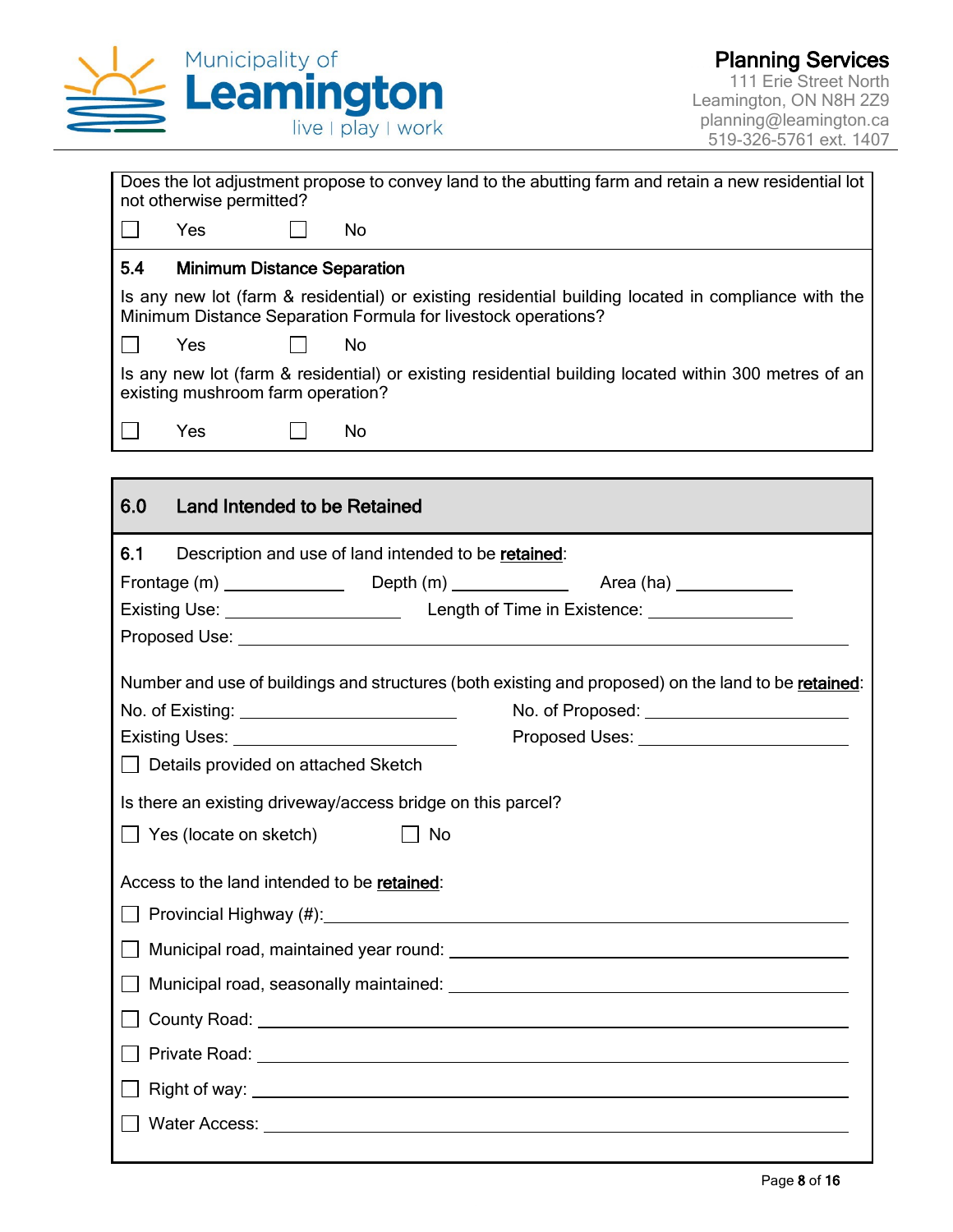

| Is there a water service connection on this parcel?                 |                                                                  |  |  |
|---------------------------------------------------------------------|------------------------------------------------------------------|--|--|
| Yes (locate on sketch)                                              | Municipally owned & operated system                              |  |  |
| Private well                                                        | No                                                               |  |  |
|                                                                     |                                                                  |  |  |
| Is there a sanitary sewer connection/ septic system on this parcel? |                                                                  |  |  |
| Yes (locate on sketch)                                              | Municipally owned & operated system                              |  |  |
| Private septic system<br>No                                         |                                                                  |  |  |
|                                                                     |                                                                  |  |  |
| 7.0<br><b>Purpose of Application for Zoning By-Law Amendment</b>    |                                                                  |  |  |
| 7.1                                                                 | Official Plan (current) Land Use Designation(s) of subject land: |  |  |

7.2 Existing Zoning on subject lands:<br>
<u>Factor</u>

7.3 Nature and extent of the Zoning change requested for the lands to be severed:

7.4 Nature and extent of the Zoning change requested for the lands to be retained:

7.5 Reason why rezoning is being requested: The manuscription of the set of the set of the set of the set of the set of the set of the set of the set of the set of the set of the set of the set of the set of the set of the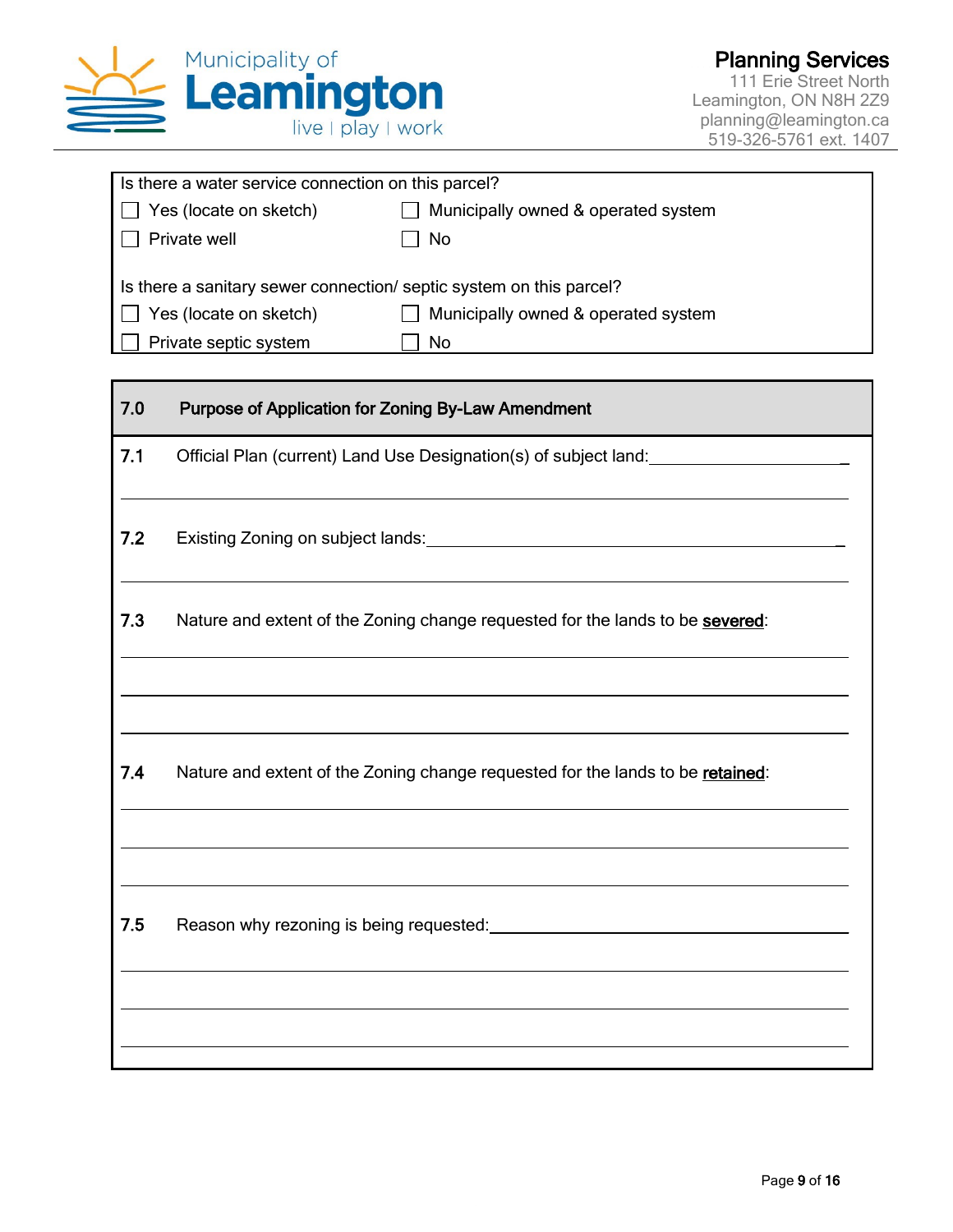

| 8.0    | <b>Existing Use(s) of the Property</b>                                                                                                                                                                                         |  |  |
|--------|--------------------------------------------------------------------------------------------------------------------------------------------------------------------------------------------------------------------------------|--|--|
| 8.1    | State all existing use(s) on the property (check appropriate boxes):                                                                                                                                                           |  |  |
|        | Residential<br>Agricultural<br>Institutional<br>Commercial<br>Industrial<br>Vacant<br>Other (please state):<br>Mixed Use (please state):                                                                                       |  |  |
| 8.2    | State the existing use of land on abutting properties:                                                                                                                                                                         |  |  |
|        |                                                                                                                                                                                                                                |  |  |
|        |                                                                                                                                                                                                                                |  |  |
|        | West: West: 2008 and 2008 and 2008 and 2008 and 2008 and 2008 and 2008 and 2008 and 2008 and 2008 and 2008 and 2008 and 2008 and 2008 and 2008 and 2008 and 2008 and 2008 and 2008 and 2008 and 2008 and 2008 and 2008 and 200 |  |  |
| 8.3    | Show all existing buildings and structures (including accessory buildings and structures) on<br>the property, including:                                                                                                       |  |  |
| $\Box$ | Existing type or use for each building and structure                                                                                                                                                                           |  |  |
|        | Height (m)                                                                                                                                                                                                                     |  |  |
|        | Setback from front lot line (m)                                                                                                                                                                                                |  |  |
|        | Setback from rear lot line (m)                                                                                                                                                                                                 |  |  |
| $\Box$ | Setback from side lot line - one side (m)                                                                                                                                                                                      |  |  |
|        | Setback from side lot line - other side (m)                                                                                                                                                                                    |  |  |
|        | Setback from shoreline (m)                                                                                                                                                                                                     |  |  |
|        | Building footprint dimensions (m) or floor area (m <sup>2</sup> )                                                                                                                                                              |  |  |
| $\Box$ | Year building or structure was constructed:                                                                                                                                                                                    |  |  |
| 8.4    | How many existing parking spaces are provided on the subject land? ____________ spaces                                                                                                                                         |  |  |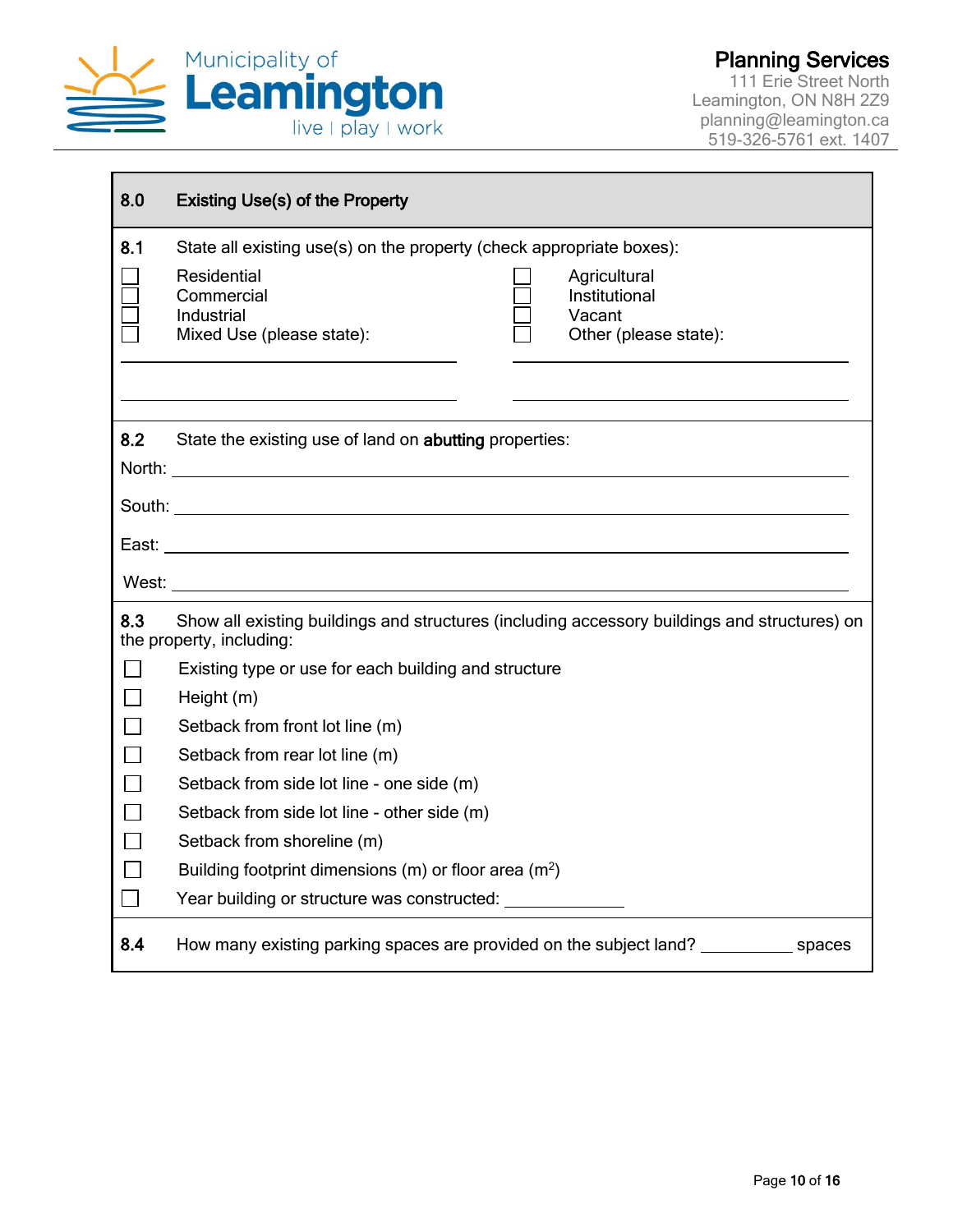

| 9.0                         | Proposed Use(s) of the Property                                                                                                                      |
|-----------------------------|------------------------------------------------------------------------------------------------------------------------------------------------------|
| 9.1                         | State proposed use(s) of the property (check appropriate boxes):                                                                                     |
|                             | Residential<br>Agricultural<br>Institutional<br>Commercial<br>Industrial<br>Vacant<br>Mixed Use (please state):<br>Other (please state):             |
|                             |                                                                                                                                                      |
| 9.2                         | Show all <b>proposed</b> buildings and structures (including accessory buildings and structures)<br>on the property, including:                      |
|                             | Existing type or use for each building and structure                                                                                                 |
|                             | Height (m)                                                                                                                                           |
|                             | Setback from front lot line (m)                                                                                                                      |
| $\mathcal{L}_{\mathcal{A}}$ | Setback from rear lot line (m)                                                                                                                       |
| $\mathbb{R}^n$              | Setback from side lot line - one side (m)                                                                                                            |
|                             | Setback from side lot line - other side (m)                                                                                                          |
|                             | Setback from shoreline (m)                                                                                                                           |
|                             | Building footprint dimensions (m) or floor area $(m^2)$                                                                                              |
|                             | Year building or structure will be constructed:                                                                                                      |
| 9.3                         |                                                                                                                                                      |
| 9.4                         | Are there any uses or features on the subject land or within 500 m of the subject property?<br>Please provide details in the table on the next page. |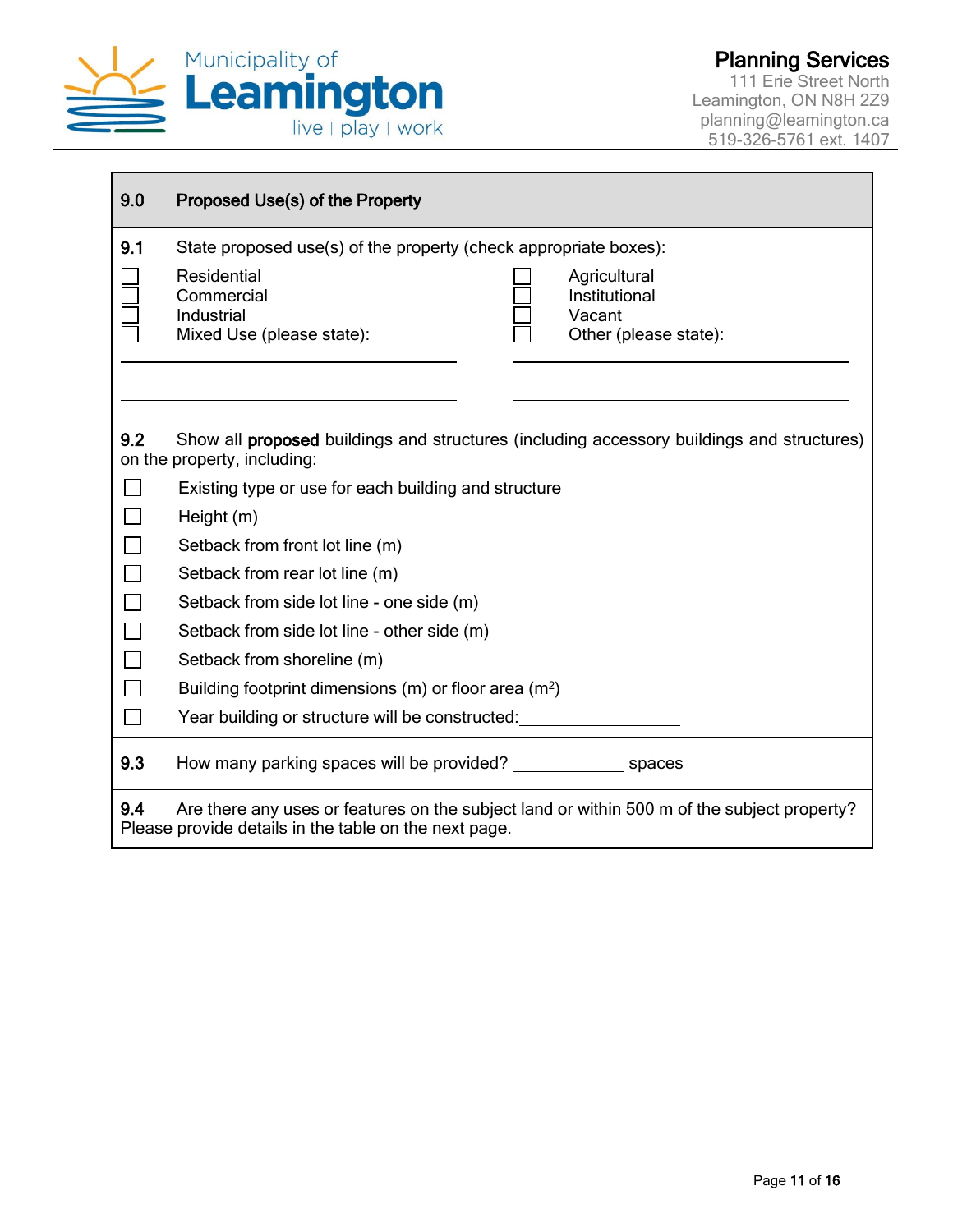

| Use or feature                                                                                        | On the subject<br>land | Within 500 m of subject land,<br>unless otherwise specified.<br>(indicate approximate<br>distance) |
|-------------------------------------------------------------------------------------------------------|------------------------|----------------------------------------------------------------------------------------------------|
| An agricultural operation including a<br>livestock facility<br>(i.e. barn) or manure storage facility |                        |                                                                                                    |
| A landfill site (active or closed)                                                                    |                        |                                                                                                    |
| A sewage treatment plant or sewage<br>lagoon                                                          |                        |                                                                                                    |
| An industrial use                                                                                     |                        |                                                                                                    |
| A licensed pit or quarry or an aggregate<br>reserve                                                   |                        |                                                                                                    |
| An operating mine                                                                                     |                        |                                                                                                    |
| A non-operating mine or mine hazard<br>within 1 km of the subject lands                               |                        |                                                                                                    |
| An active rail line                                                                                   |                        |                                                                                                    |
| A municipal or federal airport                                                                        |                        |                                                                                                    |
| A flood plain                                                                                         |                        |                                                                                                    |
| A natural gas or oil pipeline                                                                         |                        |                                                                                                    |
| A hydro easement                                                                                      |                        |                                                                                                    |
| A Provincially Significant Wetland (within<br>120 m)                                                  |                        |                                                                                                    |
| A designated heritage building, historic<br>site or cemetery (within 100 m)                           |                        |                                                                                                    |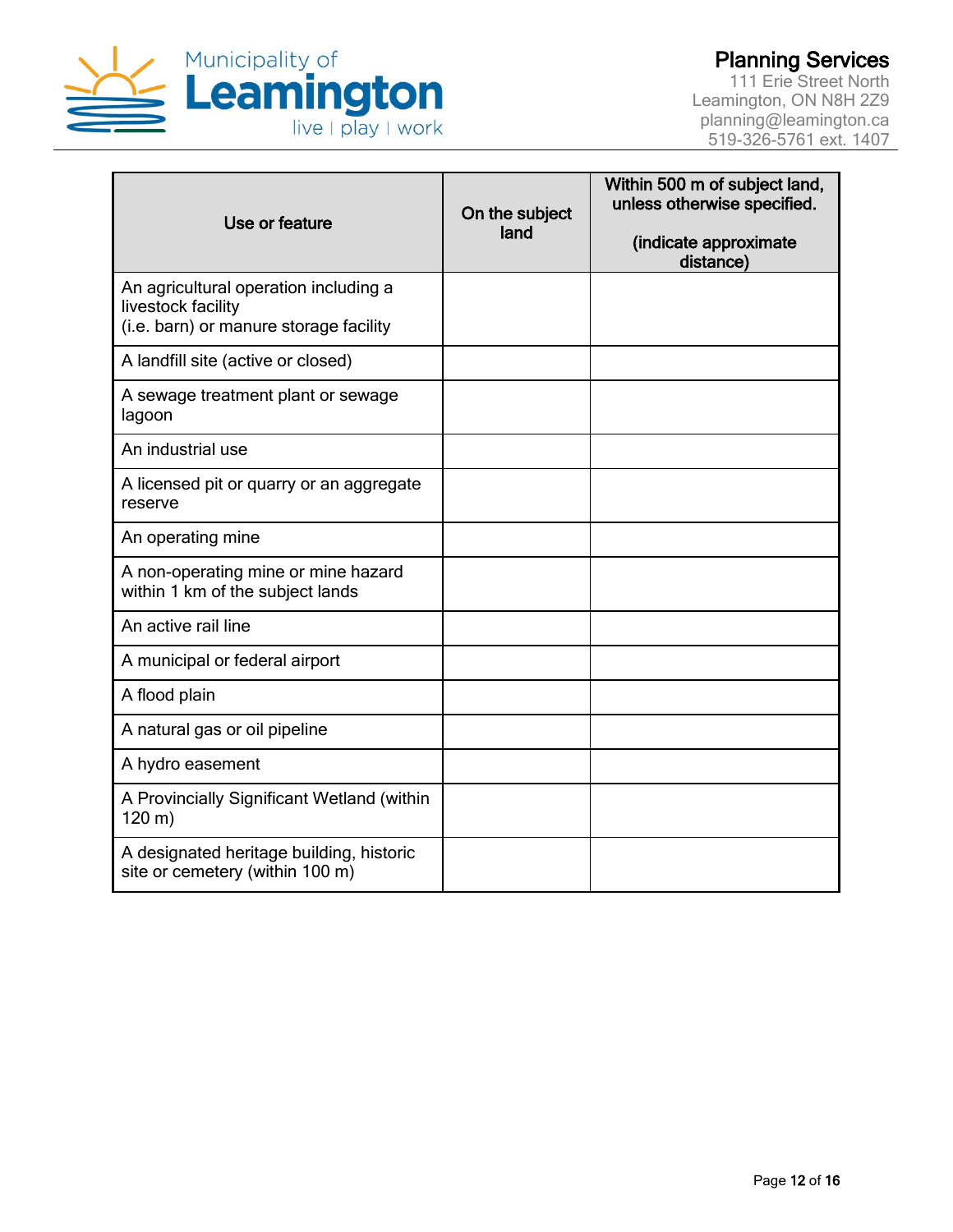

### 10.0 History of the Subject Land

10.1 Has the subject land ever been the subject of an application for approval of a previous application under the Planning Act:

| <b>Plan of Subdivision</b>     | Yes        | No.            | <b>Unknown</b> |
|--------------------------------|------------|----------------|----------------|
| Consent                        | <b>Yes</b> | No.            | Unknown        |
| <b>Official Plan Amendment</b> | Yes        | N <sub>0</sub> | <b>Unknown</b> |
| Zoning By-law Amendment        | Yes        | No.            | <b>Unknown</b> |

If yes to any of the above, provide the file number(s) and status of the previous application(s):

| File Number: | Status: |
|--------------|---------|
| File Number: | Status: |
| File Number: | Status: |

10.2 If this application is a re-submission of a previous application, describe how it has been changed from the original application:

## 11.0 Simultaneous Applications

|                                                                                                                                               | applications at this time? |  |     |  | 11.1 Is the subject land or any land within 120 m of the subject land subject of any other planning |
|-----------------------------------------------------------------------------------------------------------------------------------------------|----------------------------|--|-----|--|-----------------------------------------------------------------------------------------------------|
| $\mathbf{1}$                                                                                                                                  | Yes                        |  | No. |  | Unknown                                                                                             |
| If yes, indicate the type and file number (i.e. consent, subdivision, minor variance, site plan<br>control). Please complete following table: |                            |  |     |  |                                                                                                     |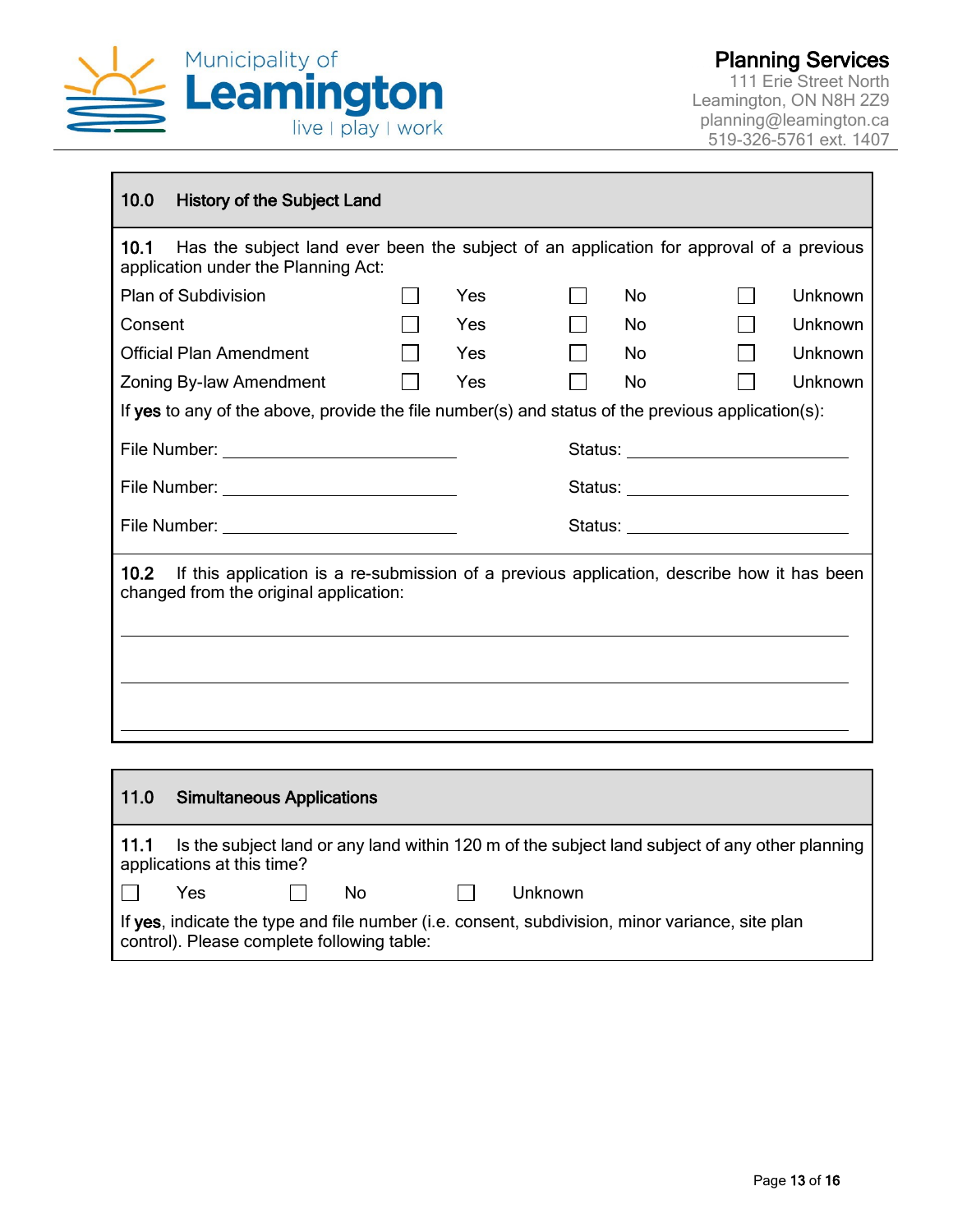

| Item                                                        | <b>Subject Land Application</b><br>#1 | <b>Subject Land Application</b><br>#2 | Any land within 120<br>m of the Subject<br>Land |
|-------------------------------------------------------------|---------------------------------------|---------------------------------------|-------------------------------------------------|
| <b>File Number</b>                                          |                                       |                                       |                                                 |
| Name of approval<br>authority<br>considering<br>application |                                       |                                       |                                                 |
| Land affected by<br>application                             |                                       |                                       |                                                 |
| Purpose                                                     |                                       |                                       |                                                 |
| <b>Status</b>                                               |                                       |                                       |                                                 |
| <b>Effect on requested</b><br>amendment                     |                                       |                                       |                                                 |

| 12.0 | <b>Planning Act Statements</b>                                                                                        |  |                                                                                               |  |  |
|------|-----------------------------------------------------------------------------------------------------------------------|--|-----------------------------------------------------------------------------------------------|--|--|
| 12.1 | Is the application consistent with the Provincial Policy Statements issued under Section 3(1)<br>of the Planning Act: |  |                                                                                               |  |  |
|      | Yes                                                                                                                   |  | No                                                                                            |  |  |
| 12.2 |                                                                                                                       |  | a) Is the subject land within the area of land designated under any Provincial Plan or plans? |  |  |
|      | Yes                                                                                                                   |  | No                                                                                            |  |  |
|      | If yes, name of Plan:                                                                                                 |  |                                                                                               |  |  |
| b)   |                                                                                                                       |  | Does the application conform to or conflict with the applicable Provincial Plan or plans?     |  |  |
|      | Conforms                                                                                                              |  | Does Not Conform                                                                              |  |  |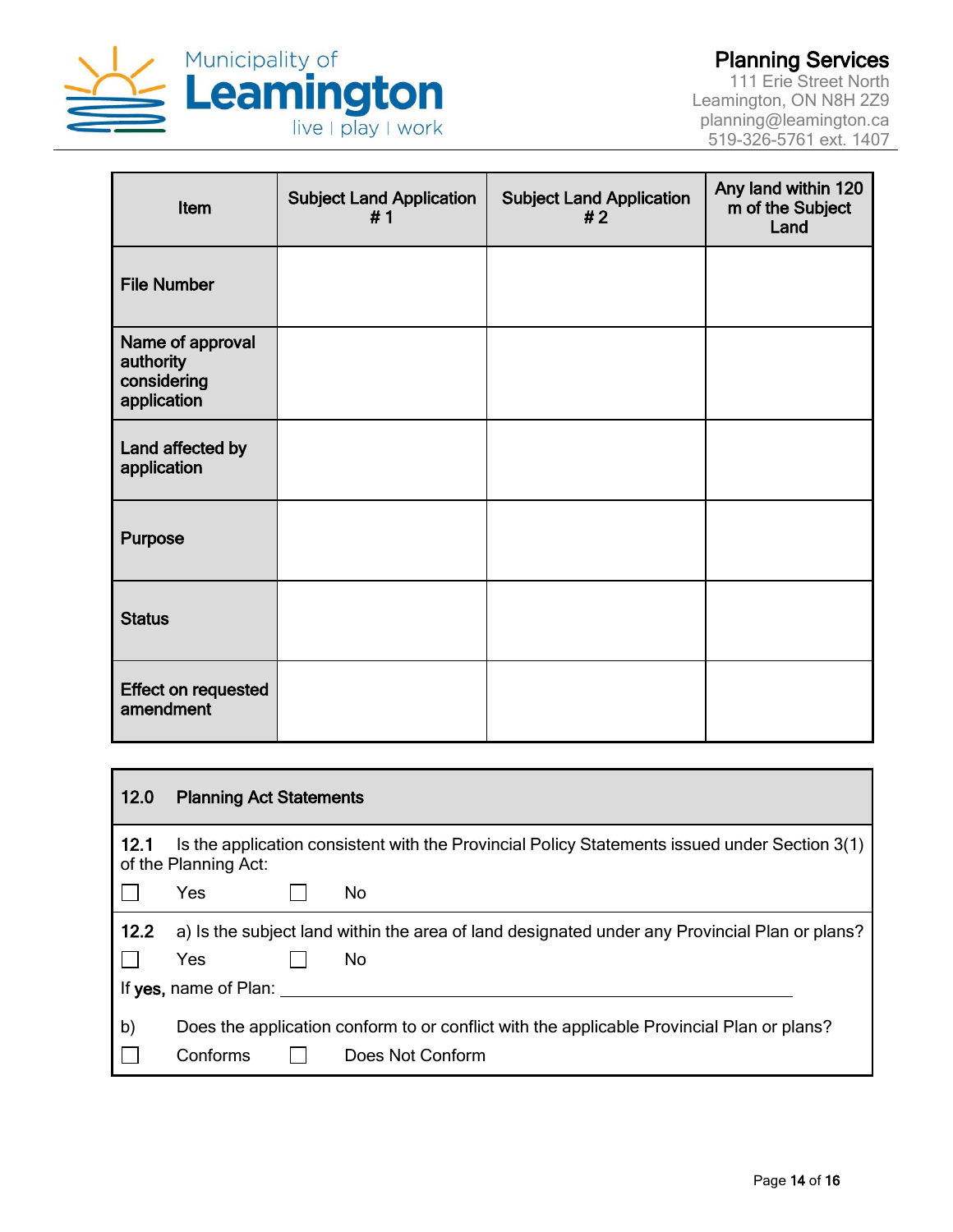

### 13.0 Authorization

13.1 If the applicant is not the owner of the land that is the subject of this application, the written authorization of the owner that the applicant is authorized to make the application must be included with this form or the authorization set out below must be completed.

### Authorization Of Owner For Agent To Make The Application

|                                                                                                                                                                                                                                                                                                                                           | am the owner of the land that is the                                   |  |  |  |
|-------------------------------------------------------------------------------------------------------------------------------------------------------------------------------------------------------------------------------------------------------------------------------------------------------------------------------------------|------------------------------------------------------------------------|--|--|--|
| subject of this application and I authorize example and the state of this control of the state of the state of                                                                                                                                                                                                                            | to make                                                                |  |  |  |
| this application on my behalf.                                                                                                                                                                                                                                                                                                            |                                                                        |  |  |  |
|                                                                                                                                                                                                                                                                                                                                           |                                                                        |  |  |  |
| Date                                                                                                                                                                                                                                                                                                                                      | Signature of Owner                                                     |  |  |  |
| Date                                                                                                                                                                                                                                                                                                                                      | Signature of Owner                                                     |  |  |  |
| <b>Consent of the Owner</b><br>13.2                                                                                                                                                                                                                                                                                                       |                                                                        |  |  |  |
|                                                                                                                                                                                                                                                                                                                                           | Consent Of The Owner To The Use And Disclosure Of Personal Information |  |  |  |
| I, 1. Also application and for the purposes of the Freedom of Information and Protection of Privacy Act, I<br>authorize and consent to the use by or disclosure to any person or public body of any personal<br>information that is collected under the authority of the Planning Act for the purposes of processing<br>this application. |                                                                        |  |  |  |
| Date                                                                                                                                                                                                                                                                                                                                      | <b>Signature of Owner</b>                                              |  |  |  |
| Date                                                                                                                                                                                                                                                                                                                                      | <b>Signature of Owner</b>                                              |  |  |  |